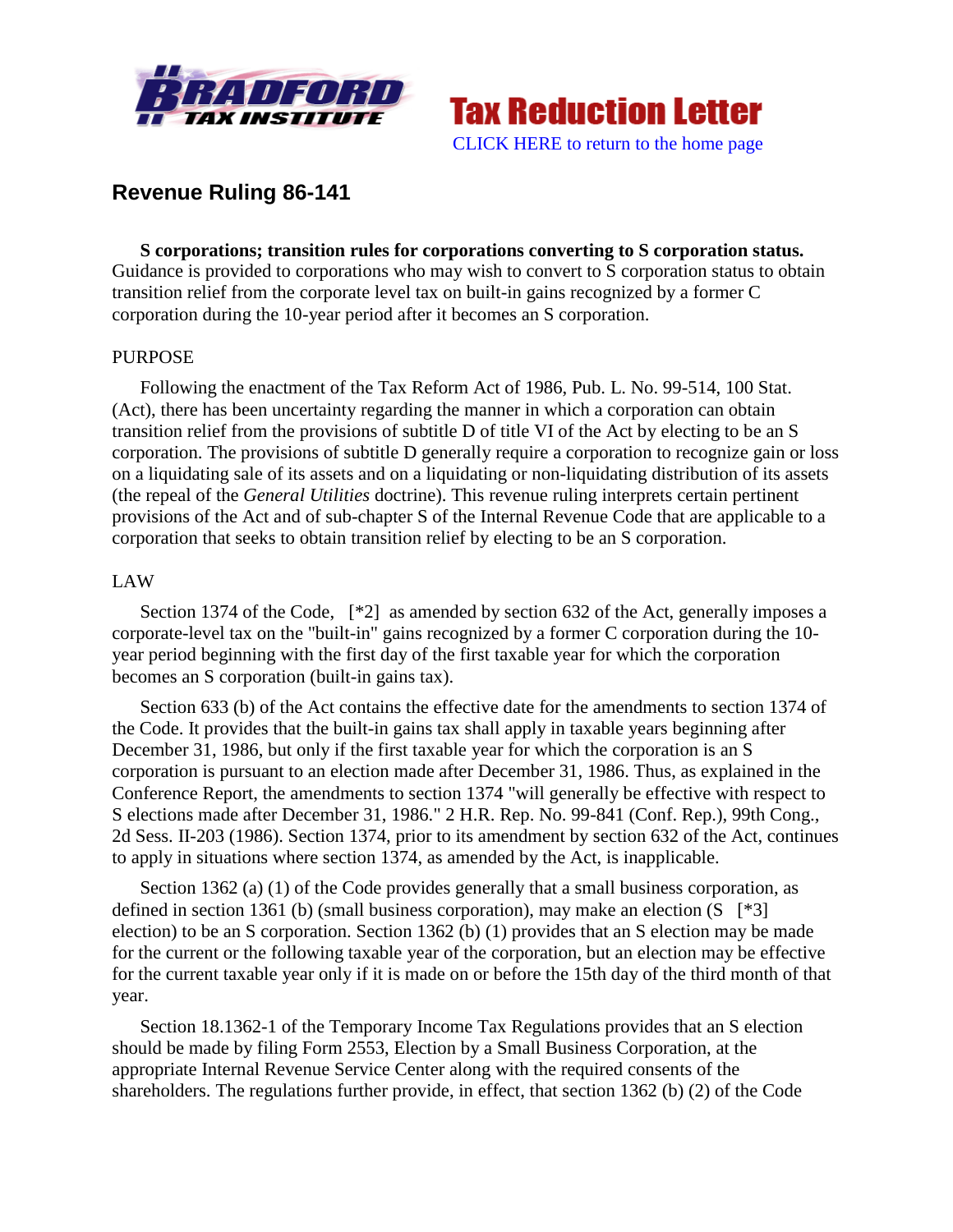(concerning certain elections that are made for a taxable year but are treated as made for the succeeding taxable year) applies only if a corporation meets all of the requirements provided in section 1361 (b) at the time the election is made.

Section 1362 (g) of the Code prohibits a small business corporation (and any successor corporation) from making a new S election with respect to any of the first five taxable years after a termination of its S election was effective pursuant to section 1362 (d), [\*4] unless the Secretary consents to such new election.

Section 633 (d) (1)-(7) of the Act provides a transition rule for a qualified small corporation (qualified corporation) that completely liquidates prior to January 1, 1989. Section 633 (d) (8) of the Act provides that rules similar to the rules of section 633 (d) of the Act shall apply for purposes of applying section 1374 of the Code, as amended by the Act, in the case of a qualified corporation that becomes an S corporation before January 1, 1989.

Section 633 (d) (1) of the Act provides that if a qualified corporation completely liquidates before January 1, 1989, it generally will not be subject to the repeal of the *General Utilities* doctrine.

Section 633 (d) (2) of the Act, however, provides that section 633 (d) (1) of the Act shall not apply, and thus gain or loss will be recognized, on the liquidating sale or distribution of certain items, including assets resulting in ordinary gain or loss and capital assets held for not more than 6 months. Further, section 633 (d) (1) of the Act provides that this small corporation exception will be phased out where the applicable value of the corporation exceeds \$5,000,000. If the applicable [\*5] value of a corporation exceeds \$5,000,000, gain or loss will be recognized to the extent that such gain or loss exceeds the applicable percentage of each gain or loss from capital assets held for more than 6 months. The applicable percentage equals 100 percent reduced by the amount that bears the same ratio to 100 percent as the excess of the applicable value over \$5,000,000 bears to \$5,000,000.

Section 633 (d) (5) of the Act generally defines "qualified corporation" as any corporation more than 50 percent (by value) of the stock in which is held by 10 or fewer "qualified persons," as defined in section 633 (d) (6) of the Act, and the applicable value of which does not exceed \$10,000,000.

Section 633 (d) (4) of the Act defines "applicable value" as the fair market value of all of the stock of the corporation on the date of the adoption of the plan of complete liquidation (or if greater, on August 1, 1986).

# ANALYSIS AND HOLDINGS

# Conversion To S Corporation Status

As stated above, section 1374, as amended by the Act, is not applicable to an S corporation if its S election in effect after January 1, 1987, was made before that date. The date on which the S election is made is determinative, [\*6] notwithstanding that the election may not be effective until a taxable year beginning after December 31, 1986. *n1* Conference Report at II-203. A corporation with such an election in effect is subject to section 1374 as in effect prior to its amendment by the Act. In order to avoid section 1374, as amended by the Act, a corporation whose S election was terminated before January 1, 1987, must have made a new election before January 1, 1987. For example, a corporation whose S election was made in 1976 and was terminated in 1978 must make a new, valid S election prior to January 1, 1987, in order to avoid section 1374, as amended by the Act.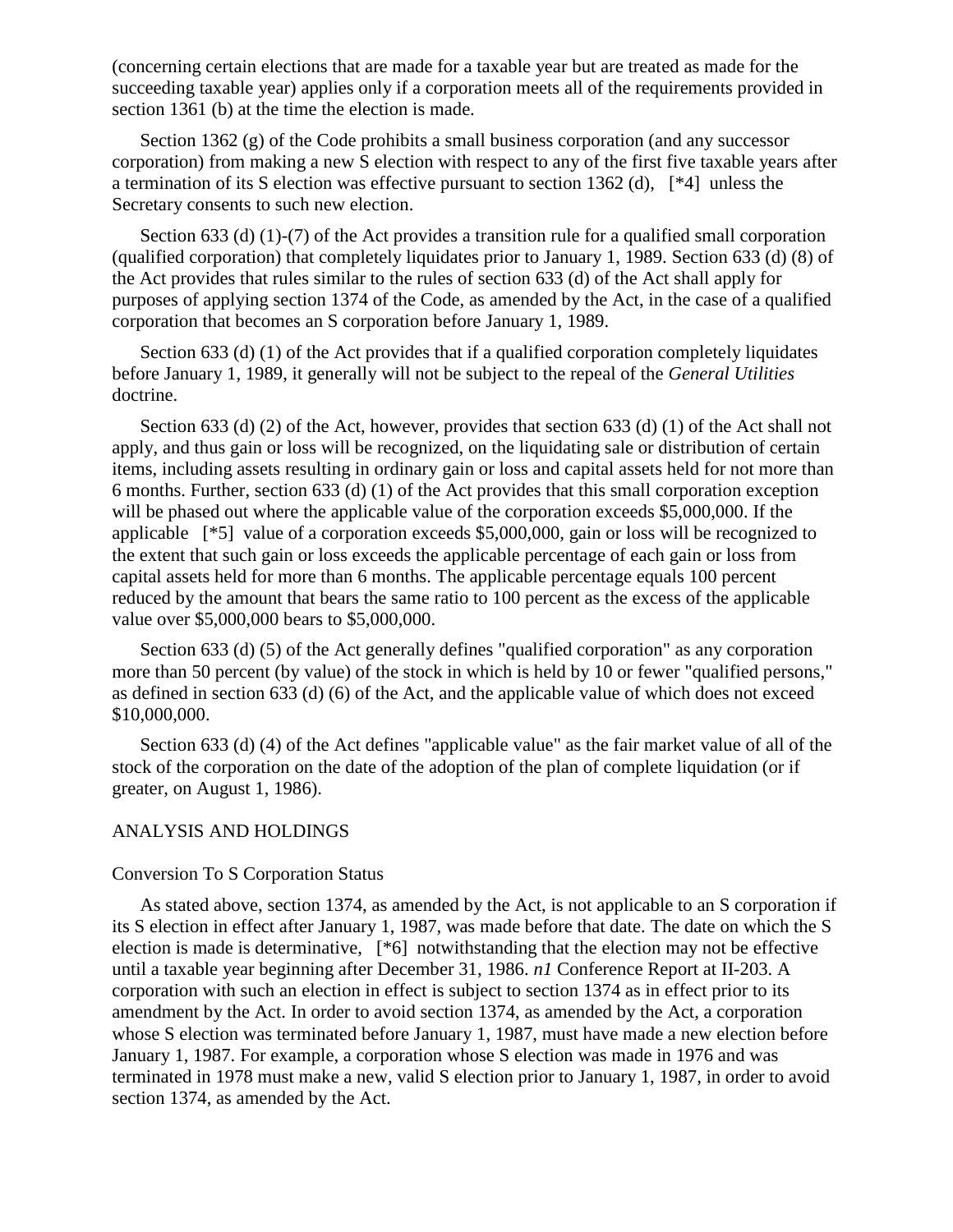Section 1362 of the Code and section 18.1362-1 of the temporary regulations provide that, to make a valid S election, a corporation must be a small business corporation at the time the Form 2553 effecting the election is filed. Accordingly, a corporation that is not a small business corporation can avoid the provisions of section 1374, as amended by the Act, only if it becomes a small business corporation and then makes a valid S election before January 1, 1987. In addition, the election must be effective for the current or succeeding taxable year.

A [\*7] corporation that does not make a valid S election prior to January 1, 1987, but is a qualified corporation as defined in section 633 (d) (5) of the Act, may nevertheless qualify under section 633 (d) of the Act for partial transition relief from the built-in gains tax imposed by section 1374, as amended by the Act. Under section 633 (d) (8) of the Act, rules similar to those applicable to a liquidating corporation under section 633 (d) of the Act apply for purposes of determining whether and to what extent this relief is available to a qualified corporation that makes an S election after December 31, 1986.

Such a qualified corporation that becomes an S corporation before January 1, 1989, unlike a qualified corporation that obtains transition relief from the repeal of the *General Utilities* doctrine under section 633 (d) (1)-(7) of the Act, does not have to liquidate to qualify for relief from the amended provisions of section 1374 of the Code. This relief does not apply to the items described in section 633 (d) (2) (which include ordinary income and short-term capital gain). Thus, the built-in gains tax imposed by section 1374, as amended by the Act, will apply to recognized built-in [\*8] ordinary gains and recognized built-in short-term capital gains. Moreover, for a corporation with an applicable value between \$5,000,000 and \$10,000,000, this relief is limited to the applicable percentage of the gain from capital assets held for more than 6 months. Thus, the built-in gains tax will apply to the amount of any recognized built-in longterm capital gains in excess of the applicable percentage of each such gain. Section 1374, as it existed prior to the amendments made by the Act, will apply to the applicable percentage of each such gain.

The applicable value of a qualified corporation that becomes an S corporation is the greater of the fair market value of all of the stock of the corporation on either the date a valid S election is made or August 1, 1986.

### *S Elections After Terminations*

Pursuant to section 1362 (g) of the Code, the Secretary hereby consents to an election to convert to S corporation status by a small business corporation whose S election was terminated under section 1362 (d) if it meets the following two conditions. First, the corporation makes the S election prior to January 1, 1987, or, in the case of a qualified corporation, the corporation becomes an [\*9] S corporation before January 1, 1989. Second, the date that a revocation, as described in section 1362 (d) (1), was filed under section 48.1362-3 of the temporary regulations or the effective date of a termination, as described in section 1362 (d) (2) (B) or section 1362 (d) (3) (A) (ii), occurred before October 22, 1986 (the date of enactment of the Act).

Any corporation that files a Form 2553 pursuant to the consent granted in the above paragraph should refer to this revenue ruling by either typing or legibly printing the following statement at the top of page 1 of Form 2553: "FILED UNDER REV. RUL. 86-141, 1986-2 C.B. 151."Also released as News Release IR-86-159, dated November 20, 1986.

#### **FOOTNOTES:**